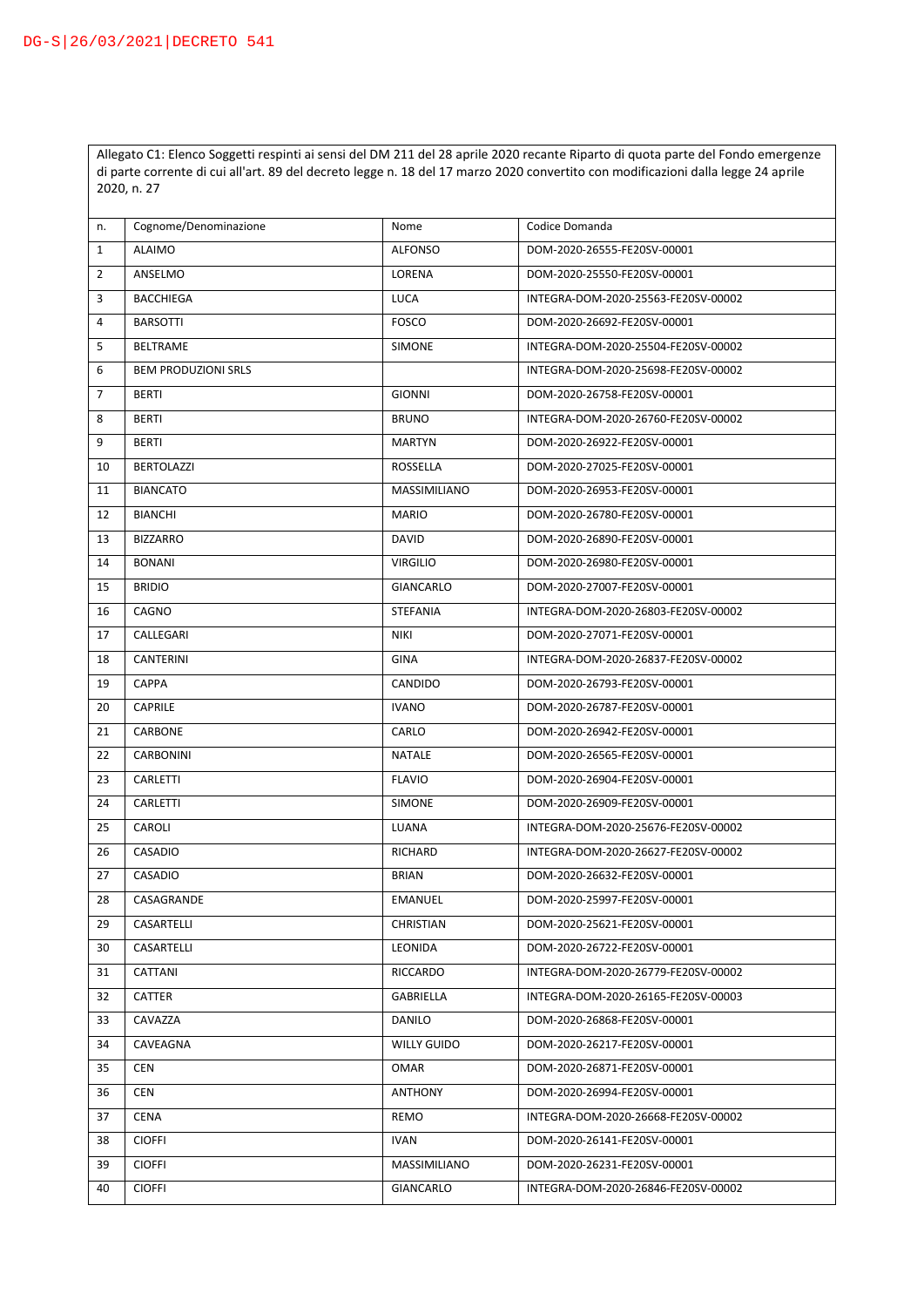| 41 | <b>CLAUDI</b>                             | <b>MICHELE</b>   | DOM-2020-26663-FE20SV-00001         |
|----|-------------------------------------------|------------------|-------------------------------------|
| 42 | COLOMBO                                   | <b>KEVIN</b>     | DOM-2020-25634-FE20SV-00001         |
| 43 | <b>CONTIERO</b>                           | CARLO            | INTEGRA-DOM-2020-26029-FE20SV-00005 |
| 44 | COSTA                                     | MASSIMILIANO     | DOM-2020-26857-FE20SV-00001         |
| 45 | <b>DANCELLI</b>                           | <b>GIUSEPPE</b>  | INTEGRA-DOM-2020-26040-FE20SV-00002 |
| 46 | DANCELLI                                  | PAOLO            | INTEGRA-DOM-2020-26211-FE20SV-00002 |
| 47 | <b>DANCELLI</b>                           | <b>WALTER</b>    | DOM-2020-26903-FE20SV-00001         |
| 48 | D'ASCENZO                                 | <b>ROBERTO</b>   | DOM-2020-26099-FE20SV-00001         |
| 49 | DE BIANCHI                                | <b>BRUNO</b>     | DOM-2020-25669-FE20SV-00001         |
| 50 | DECOLOMBI                                 | LORIS            | DOM-2020-26824-FE20SV-00001         |
| 51 | <b>DEGLI INNOCENTI</b>                    | <b>JOSELITO</b>  | INTEGRA-DOM-2020-26798-FE20SV-00003 |
| 52 | <b>DEGLI INNOCENTI</b>                    | <b>DUGLAS</b>    | DOM-2020-27060-FE20SV-00001         |
| 53 | DI.CA. SRL                                |                  | INTEGRA-DOM-2020-25754-FE20SV-00003 |
| 54 | <b>DIANA</b>                              | VALERIANO DINO   | DOM-2020-26948-FE20SV-00001         |
| 55 | <b>DINDELLI</b>                           | SILVIA           | DOM-2020-25525-FE20SV-00001         |
| 56 | <b>D'INTRONO</b>                          | FABIO            | DOM-2020-26847-FE20SV-00001         |
| 57 | <b>DISSETTE</b>                           | PARIDE           | INTEGRA-DOM-2020-26916-FE20SV-00002 |
| 58 | <b>DISSETTE</b>                           | <b>FERRUCCIO</b> | INTEGRA-DOM-2020-26778-FE20SV-00002 |
| 59 | ERCOLANO                                  | <b>PAOLO</b>     | INTEGRA-DOM-2020-25747-FE20SV-00002 |
| 60 | ERRANI                                    | MARISA           | INTEGRA-DOM-2020-26297-FE20SV-00002 |
| 61 | <b>ESPOSITO</b>                           | <b>ROSARIA</b>   | DOM-2020-26360-FE20SV-00001         |
| 62 | FALORNI                                   | <b>ELIA</b>      | DOM-2020-26794-FE20SV-00001         |
| 63 | <b>FALORNI</b>                            | <b>CHRSITIAN</b> | DOM-2020-26972-FE20SV-00001         |
| 64 | <b>FIORI</b>                              | NIKITA           | DOM-2020-26647-FE20SV-00001         |
| 65 | <b>FLORIANI</b>                           | <b>DUGLAS</b>    | INTEGRA-DOM-2020-26113-FE20SV-00002 |
| 66 | <b>FORMICA</b>                            | <b>MARCO</b>     | DOM-2020-26997-FE20SV-00001         |
| 67 | <b>FRANCHINI</b>                          | MASSIMILIANO     | DOM-2020-25800-FE20SV-00001         |
| 68 | FRAU                                      | LUIGI            | DOM-2020-26913-FE20SV-00001         |
| 69 | FRAU                                      | PARIDE           | DOM-2020-26035-FE20SV-00001         |
| 70 | GANDOLFI                                  | RENATA           | DOM-2020-25499-FE20SV-00001         |
| 71 | <b>GARINO</b>                             | <b>CINZIA</b>    | INTEGRA-DOM-2020-26653-FE20SV-00002 |
| 72 | GENNARI                                   | WILLIAM          | INTEGRA-DOM-2020-26886-FE20SV-00002 |
| 73 | <b>GRECO</b>                              | <b>ANTONIO</b>   | DOM-2020-26375-FE20SV-00001         |
| 74 | GRECO                                     | <b>VIVIAN</b>    | DOM-2020-26949-FE20SV-00001         |
| 75 | GUGLIELMINO                               | LUIGI            | INTEGRA-DOM-2020-25748-FE20SV-00008 |
| 76 | GUZZI                                     | ALFONSO          | INTEGRA-DOM-2020-27033-FE20SV-00003 |
| 77 | IL PARADISO DEI BAMBINI DI MASCI VERONICA |                  | INTEGRA-DOM-2020-26325-FE20SV-00002 |
| 78 | <b>INTRUGLIO</b>                          | <b>HENRY</b>     | DOM-2020-26714-FE20SV-00001         |
| 79 | LAVORATTI                                 | <b>BRUNO</b>     | DOM-2020-26982-FE20SV-00001         |
| 80 | LUCAFO'                                   | PASQUALE         | DOM-2020-26774-FE20SV-00001         |
| 81 | MAGRINI                                   | <b>GIANLUCA</b>  | INTEGRA-DOM-2020-26514-FE20SV-00002 |
| 82 | MANFREDINI                                | DANTE            | DOM-2020-26359-FE20SV-00001         |
| 83 | MANNI                                     | DARIO            | DOM-2020-27031-FE20SV-00001         |
| 84 | <b>MARSICO</b>                            | <b>ANTONIO</b>   | DOM-2020-25549-FE20SV-00001         |
| 85 | <b>MARSICO</b>                            | WILLIAM          | DOM-2020-25628-FE20SV-00001         |
| 86 | MARSICO                                   | LILIANA          | DOM-2020-25664-FE20SV-00001         |